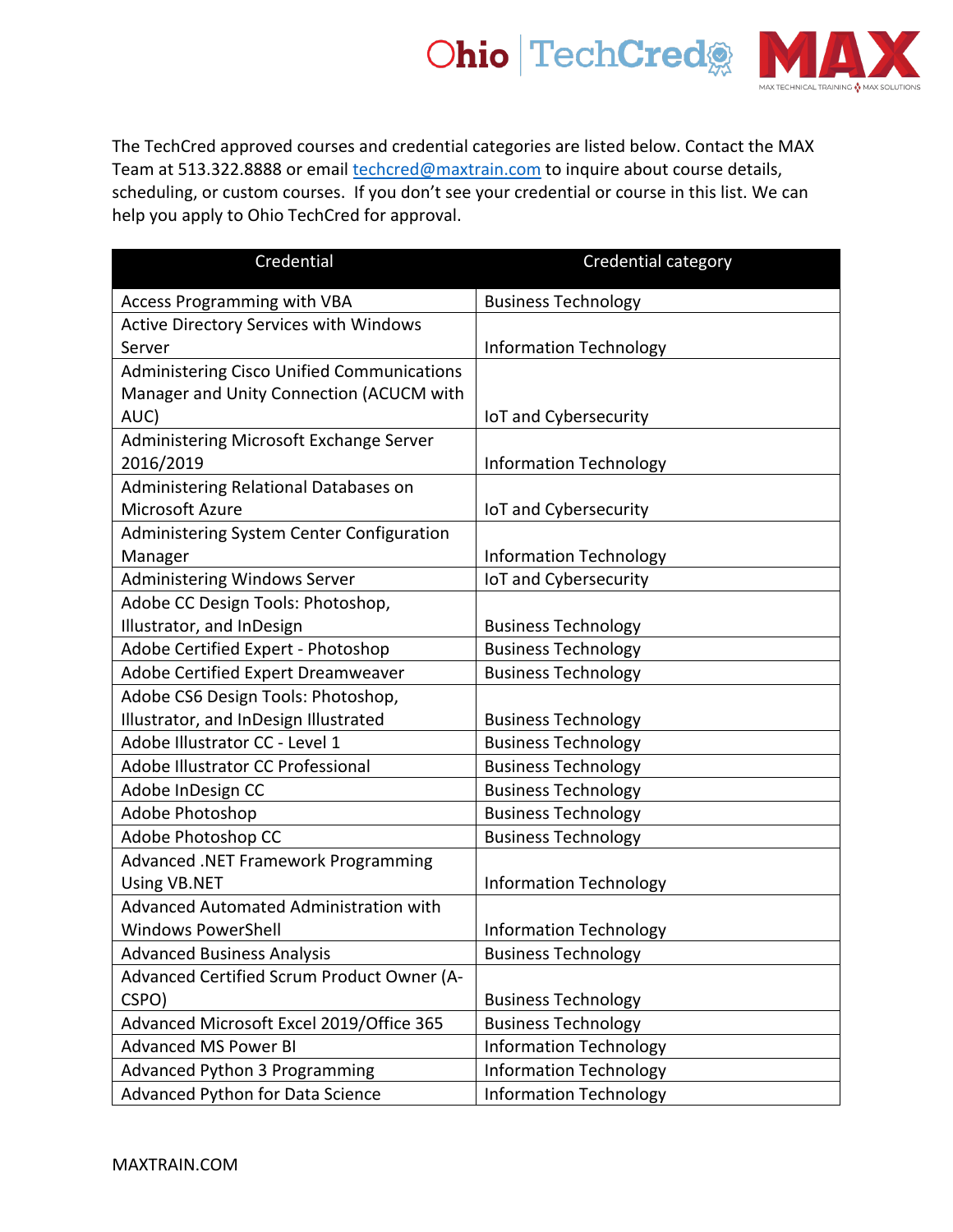

| <b>Advanced Tableau</b>                         | <b>Business Technology</b>    |
|-------------------------------------------------|-------------------------------|
| Advertising and Outreach Specialist             | <b>Business Technology</b>    |
| <b>Agile for Business Analysts</b>              | <b>Information Technology</b> |
| Agile Project Management                        | <b>Business Technology</b>    |
| Agile Scrum                                     | <b>Business Technology</b>    |
| Agile Software Engineering                      | <b>Information Technology</b> |
| AI & Data Product Management                    | <b>Business Technology</b>    |
| An Introduction to R Programming and Basic      |                               |
| <b>Statistics</b>                               | <b>Business Technology</b>    |
| Analytics Program & Project Management          | <b>Business Technology</b>    |
| Analyzing Data with Excel                       | <b>Business Technology</b>    |
| Analyzing Data with Microsoft Power BI          | <b>Information Technology</b> |
| Analyzing Data with SQL Server Reporting        |                               |
| Services                                        | <b>Information Technology</b> |
| Android Certified Application Developer         | IoT and Cybersecurity         |
| Android Certified Application Engineer          | IoT and Cybersecurity         |
| App Development with Swift: Level 1             | IoT and Cybersecurity         |
| App Development with Swift: Level 2             | IoT and Cybersecurity         |
| Application Development using .NET Core         |                               |
| and Blazor                                      | <b>Information Technology</b> |
| <b>Applied Analytics with R</b>                 | <b>Business Technology</b>    |
| Applying Professional Scrum for Software        |                               |
| Development (APS-SD)                            | <b>Business Technology</b>    |
| Architecting on AWS                             | IoT and Cybersecurity         |
| Architecting with Google Kubernetes Engine      |                               |
| (AGKE)                                          | <b>Information Technology</b> |
| Artificial Intelligence and Machine Learning    | IoT and Cybersecurity         |
| ASP.Net Core 2 Development                      | <b>Information Technology</b> |
| <b>ASP.NET Core 3 Development</b>               | <b>Information Technology</b> |
| <b>ASP.NET Core 5 Development</b>               | <b>Information Technology</b> |
| Automated Testing with Selenium WebDriver       | <b>Information Technology</b> |
| Automating Administration with Windows          |                               |
| Powershell                                      | <b>Information Technology</b> |
| Automation Testing with Ruby Cucumber           | <b>Information Technology</b> |
| AWS Certified Advanced Networking -             |                               |
| Specialty                                       | IoT and Cybersecurity         |
| AWS Certified Big Data - Specialty              | IoT and Cybersecurity         |
| <b>AWS Certified Cloud Practitioner</b>         | IoT and Cybersecurity         |
| <b>AWS Certified Data Analytics - Specialty</b> | <b>Information Technology</b> |
| <b>AWS Certified Database - Specialty</b>       | IoT and Cybersecurity         |
| <b>AWS Certified Developer - Associate</b>      | IoT and Cybersecurity         |
| AWS Certified DevOps Engineer - Professional    | IoT and Cybersecurity         |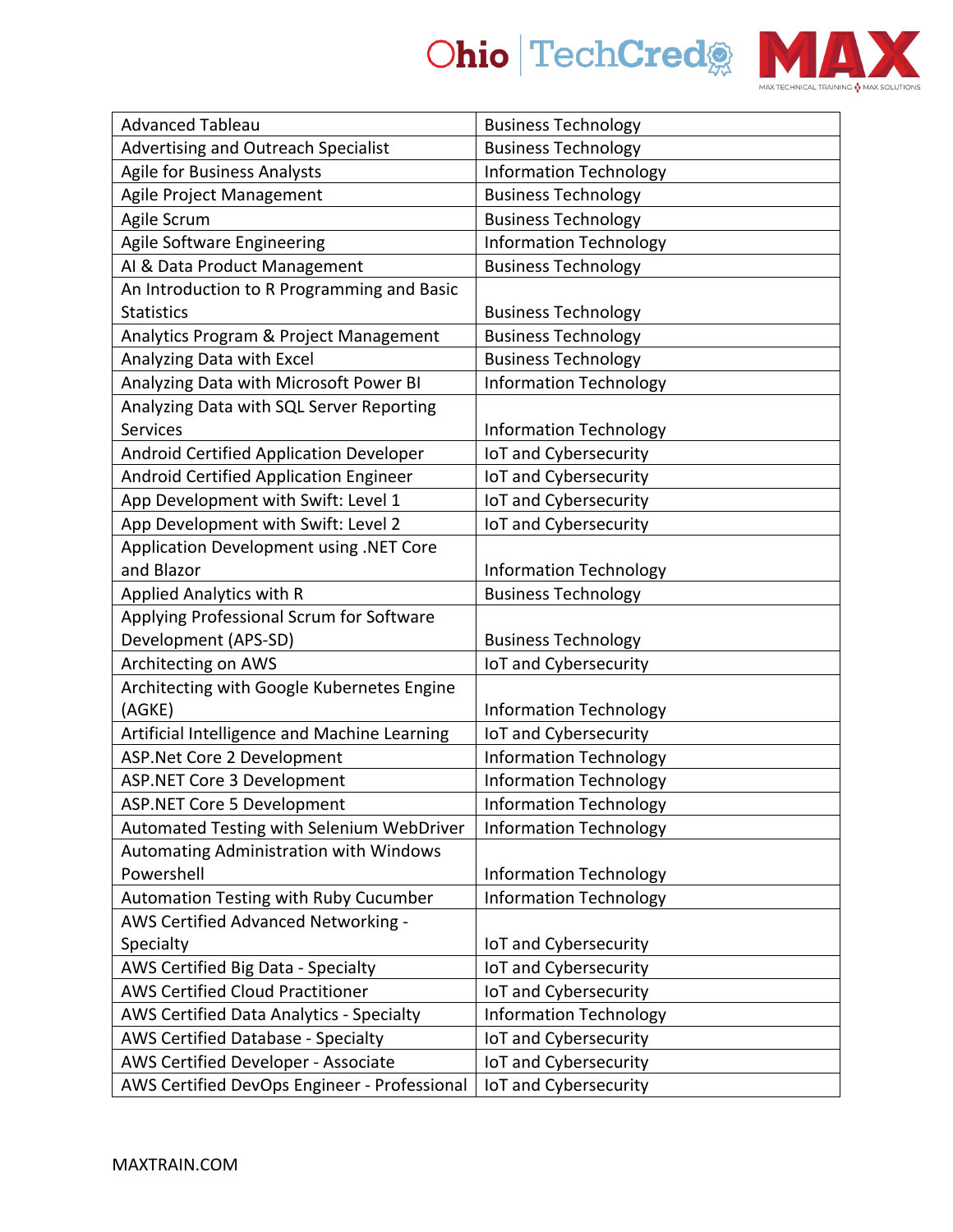



| AWS Certified Machine Learning - Specialty         | <b>Information Technology</b> |
|----------------------------------------------------|-------------------------------|
| AWS Certified Security - Specialty                 | IoT and Cybersecurity         |
| AWS Certified Solutions Architect - Associate      | IoT and Cybersecurity         |
| AWS Certified Solutions Architect -                |                               |
| Professional                                       | IoT and Cybersecurity         |
| AWS Certified SysOps Administrator -               |                               |
| Associate                                          | IoT and Cybersecurity         |
| <b>AWS Technical Essentials</b>                    | IoT and Cybersecurity         |
| Azure DevOps Engineer                              | IoT and Cybersecurity         |
| <b>Azure Security Technologies</b>                 | IoT and Cybersecurity         |
| Beginning API Development with Node.js             |                               |
| <b>Video Training</b>                              | <b>Information Technology</b> |
| Beginning Modern C# and .Net Development           | <b>Information Technology</b> |
| Big Data and Fundamentals of Hadoop                | <b>Information Technology</b> |
| <b>Big Data and Spark</b>                          | <b>Information Technology</b> |
| <b>Blockchain Fundamentals</b>                     | <b>Business Technology</b>    |
| <b>Business Analysis</b>                           | <b>Business Technology</b>    |
| <b>Business Analysis (Analytics) Nanodegree</b>    | <b>Business Technology</b>    |
| <b>Business Analytics</b>                          | <b>Business Technology</b>    |
| <b>Business Analytics: From Data to Insights</b>   | <b>Business Technology</b>    |
| C# Programming                                     | <b>Information Technology</b> |
| <b>CCISO: Certified Chief Information Security</b> |                               |
| Officer                                            | IoT and Cybersecurity         |
| <b>Cellular Master Technician Training</b>         | IoT and Cybersecurity         |
| Certified Agile Service Manager (CASM)             | <b>Business Technology</b>    |
| Certified Alarm Technician Level I                 | IoT and Cybersecurity         |
| <b>Certified Application Security Engineer</b>     | IoT and Cybersecurity         |
| Certified Business Analysis Professional           |                               |
| (CBAP)                                             | <b>Business Technology</b>    |
| <b>Certified CMMC Professional</b>                 | IoT and Cybersecurity         |
| Certified Ethical Hacker (CEH)                     | IoT and Cybersecurity         |
| Certified Kubernetes Administrator (CKA)           | <b>Information Technology</b> |
| Certified Network Defender (CND)                   | IoT and Cybersecurity         |
| Certified Protégé GX Installer - Level 1           | IoT and Cybersecurity         |
| Certified Red Team Professional (CRTP)             | IoT and Cybersecurity         |
| Certified Secure Web Application Engineer          | IoT and Cybersecurity         |
| Certified Wireless Network Administrator           |                               |
| (CWNA)                                             | <b>Information Technology</b> |
| CIH: Certified Incident Handler                    | IoT and Cybersecurity         |
| Cisco and NetApp Flex Pod Design Specialist        | IoT and Cybersecurity         |
| Cisco and NetApp Flex Pod Implementation           |                               |
| and Administration Specialist                      | IoT and Cybersecurity         |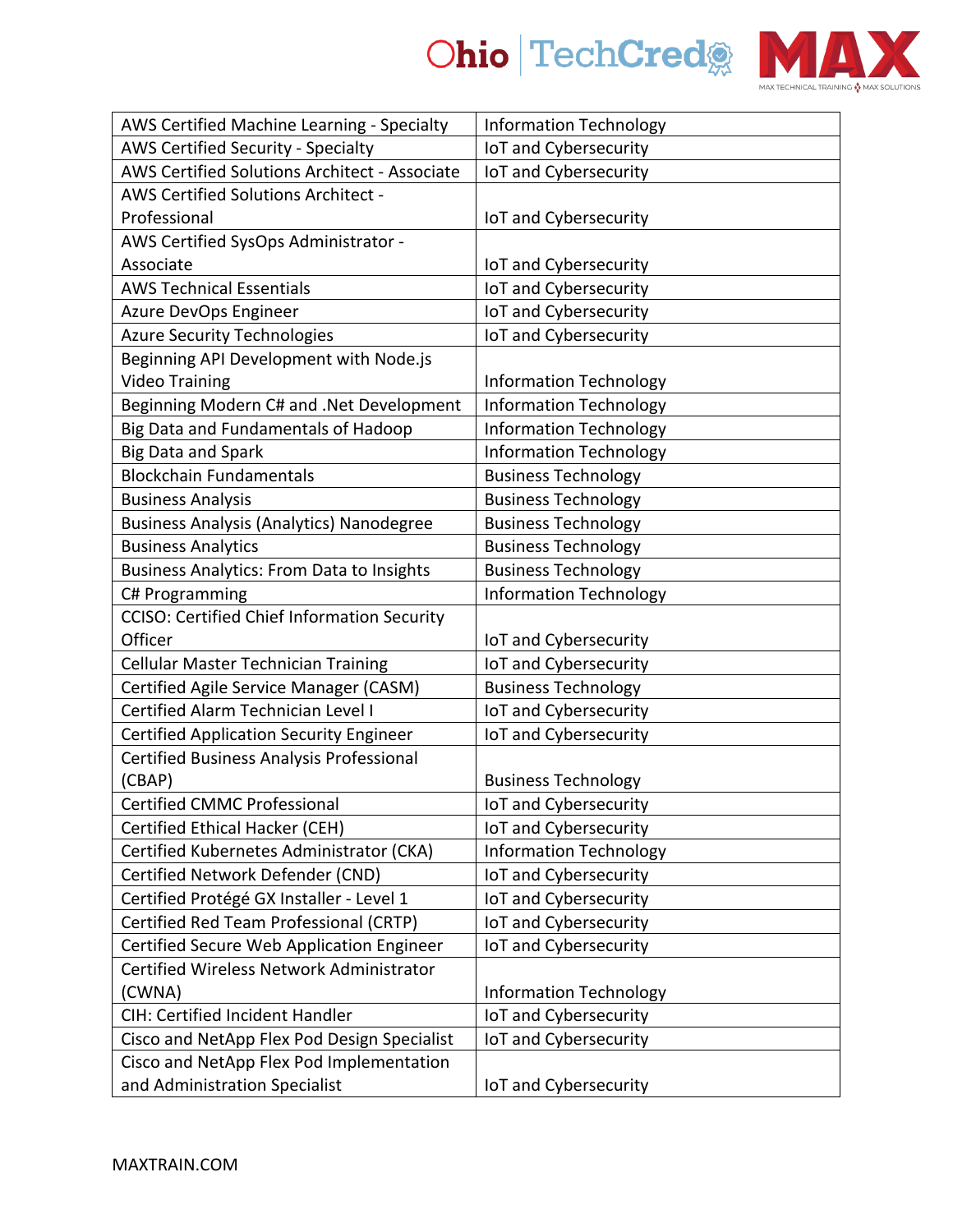



| Cisco Certified Architect (CCAr)                     | IoT and Cybersecurity |
|------------------------------------------------------|-----------------------|
| Cisco Certified Design Expert (CCDE)                 | IoT and Cybersecurity |
| <b>Cisco Certified DevNet Associate</b>              | IoT and Cybersecurity |
| <b>Cisco Certified DevNet Expert</b>                 | IoT and Cybersecurity |
| <b>Cisco Certified DevNet Professional</b>           | IoT and Cybersecurity |
| <b>Cisco Certified DevNet Specialist</b>             | IoT and Cybersecurity |
| Cisco Certified Entry Networking Technician          |                       |
| (CCENT)                                              | IoT and Cybersecurity |
| Cisco Certified Internetwork Expert                  |                       |
| <b>Collaboration (CCIE Collaboration)</b>            | IoT and Cybersecurity |
| Cisco Certified Internetwork Expert Data             |                       |
| Center (CCIE Data Center)                            | IoT and Cybersecurity |
| Cisco Certified Internetwork Expert                  |                       |
| Enterprise Infrastructure (CCIE Enterprise           |                       |
| Infrastructure)                                      | IoT and Cybersecurity |
| Cisco Certified Internetwork Expert                  |                       |
| <b>Enterprise Wireless (CCIE Enterprise</b>          |                       |
| Wireless)                                            | IoT and Cybersecurity |
| Cisco Certified Internetwork Expert Routing &        |                       |
| Switching (CCIE Routing & Switching)                 | IoT and Cybersecurity |
| Cisco Certified Internetwork Expert Security         |                       |
| (CCIE Security)                                      | IoT and Cybersecurity |
| Cisco Certified Internetwork Expert Service          |                       |
| Provider (CCIE Service Provider)                     | IoT and Cybersecurity |
| Cisco Certified Internetwork Expert Wireless         |                       |
| (CCIE Wireless)                                      | IoT and Cybersecurity |
| <b>Cisco Certified Network Professional</b>          |                       |
| <b>Collaboration (CCNP Collaboration)</b>            | IoT and Cybersecurity |
| <b>Cisco Certified Network Professional</b>          |                       |
| Enterprise (CCNP Enterprise)                         | IoT and Cybersecurity |
| Cisco Certified Professional Data Center             |                       |
| (CCNP Data Center)                                   | IoT and Cybersecurity |
| Cisco Certified Professional Security (CCNP          |                       |
| Security)                                            | IoT and Cybersecurity |
| <b>Cisco Certified Professional Service Provider</b> |                       |
| (CCNP Service Provider)                              | IoT and Cybersecurity |
| Cisco Certified Technician Data Center (CCT          |                       |
| Data Center)                                         | IoT and Cybersecurity |
| Cisco Certified Technician Routing &                 |                       |
| Switching (CCT Routing & Switching)                  | IoT and Cybersecurity |
| Cisco Cyber Vision                                   | IoT and Cybersecurity |
| Cisco Implementing and Administering Cisco           |                       |
| Solutions v1.0 (CCNA)                                | IoT and Cybersecurity |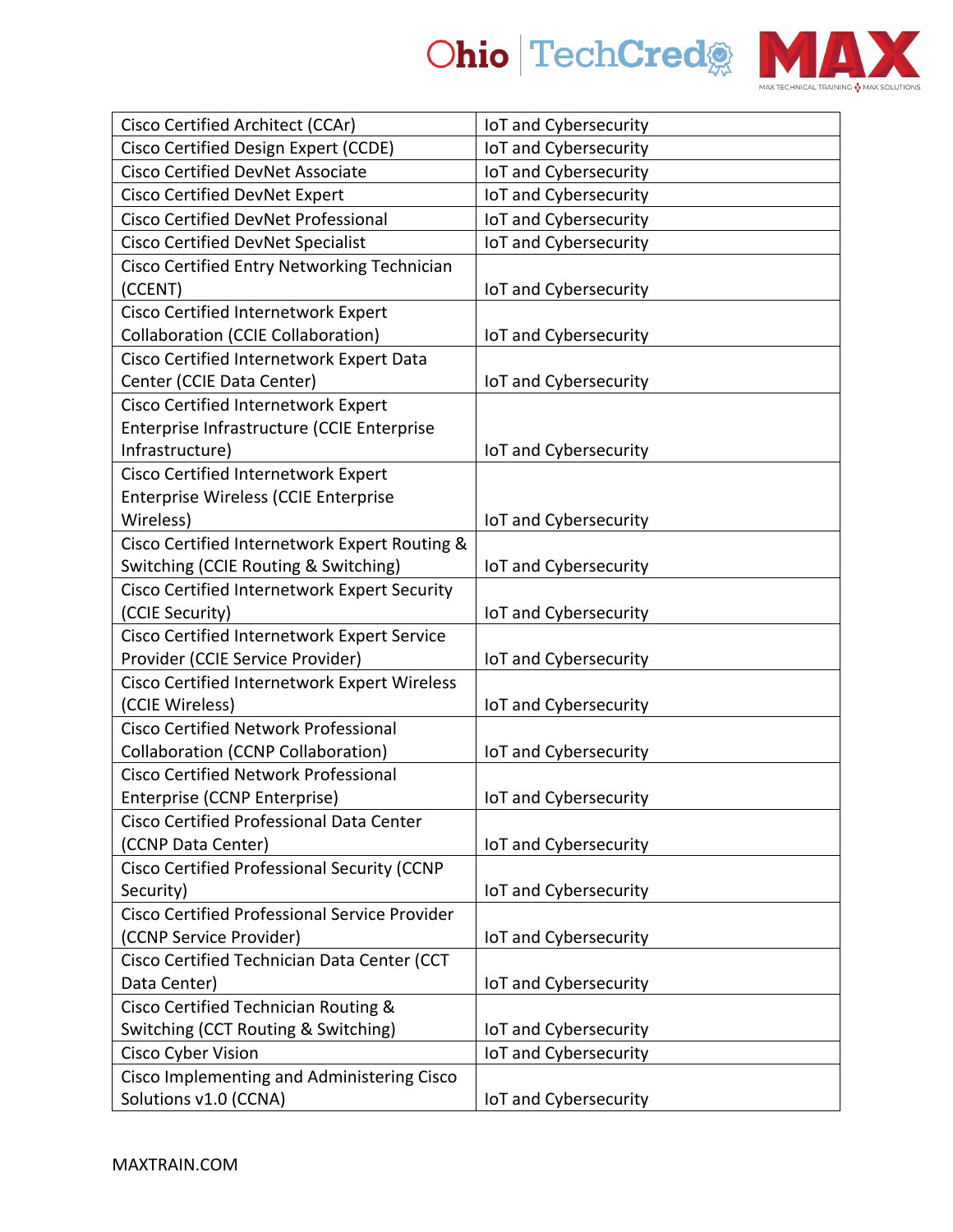

| Cisco Implementing Cisco Enterprise Network          |                               |
|------------------------------------------------------|-------------------------------|
| Core Technologies (ENCOR)                            | <b>Information Technology</b> |
| <b>Cisco Interconnecting Cisco Networking</b>        |                               |
| Devices, Part 2 (ICND2) v3.0                         | <b>Information Technology</b> |
| Cisco Network Associate (CCNA)                       | IoT and Cybersecurity         |
| Cisco Network Programmability Design and             |                               |
| <b>Implementation Specialist</b>                     | IoT and Cybersecurity         |
| Cisco Network Programmability Developer              |                               |
| Specialist                                           | IoT and Cybersecurity         |
| Cisco SD-WAN Operation and Deployment                |                               |
| (ENSDW)                                              | IoT and Cybersecurity         |
| <b>Cisco Unified Contact Center Enterprise</b>       |                               |
| Specialist                                           | IoT and Cybersecurity         |
| <b>CISSO: Certified Information Systems Security</b> |                               |
| Officer                                              | IoT and Cybersecurity         |
| Citrix Certified Associate - Virtualization          |                               |
| $(CCA-V)$                                            | <b>Information Technology</b> |
| Cloud Data and Application Integration               | IoT and Cybersecurity         |
| Cloud Data and Application Integration R34           | IoT and Cybersecurity         |
| <b>Cloud Developing Nanodegree</b>                   | IoT and Cybersecurity         |
| <b>Cloud Security</b>                                | IoT and Cybersecurity         |
| CompTIA A+                                           | <b>Information Technology</b> |
| CompTIA A+ Core 2                                    | <b>Information Technology</b> |
| CompTIA Advance Security Practitioner+               |                               |
| $(CASP+)$                                            | IoT and Cybersecurity         |
| CompTIA Cloud Essentials+                            | IoT and Cybersecurity         |
| CompTIA Cloud+                                       | IoT and Cybersecurity         |
| CompTIA CySA+                                        | IoT and Cybersecurity         |
| CompTIA IT Fundamentals                              | <b>Information Technology</b> |
| CompTIA Linux Essentials                             | <b>Information Technology</b> |
| CompTIA Linux+                                       | <b>Information Technology</b> |
| CompTIA Network+                                     | <b>Information Technology</b> |
| CompTIA PenTest+                                     | <b>Information Technology</b> |
| CompTIA Project+                                     | IoT and Cybersecurity         |
| CompTIA Security+                                    | <b>Information Technology</b> |
| CompTIA Server+                                      | IoT and Cybersecurity         |
| <b>Computer Networking Technology</b>                | <b>Information Technology</b> |
| Computer Science for Web Programming                 | IoT and Cybersecurity         |
| Computer Skills for the Workplace                    | <b>Business Technology</b>    |
| Continuous Delivery Using Azure DevOps               |                               |
| Service                                              | IoT and Cybersecurity         |
| Core Solutions of Microsoft Exchange Server          |                               |
| 2013                                                 | <b>Information Technology</b> |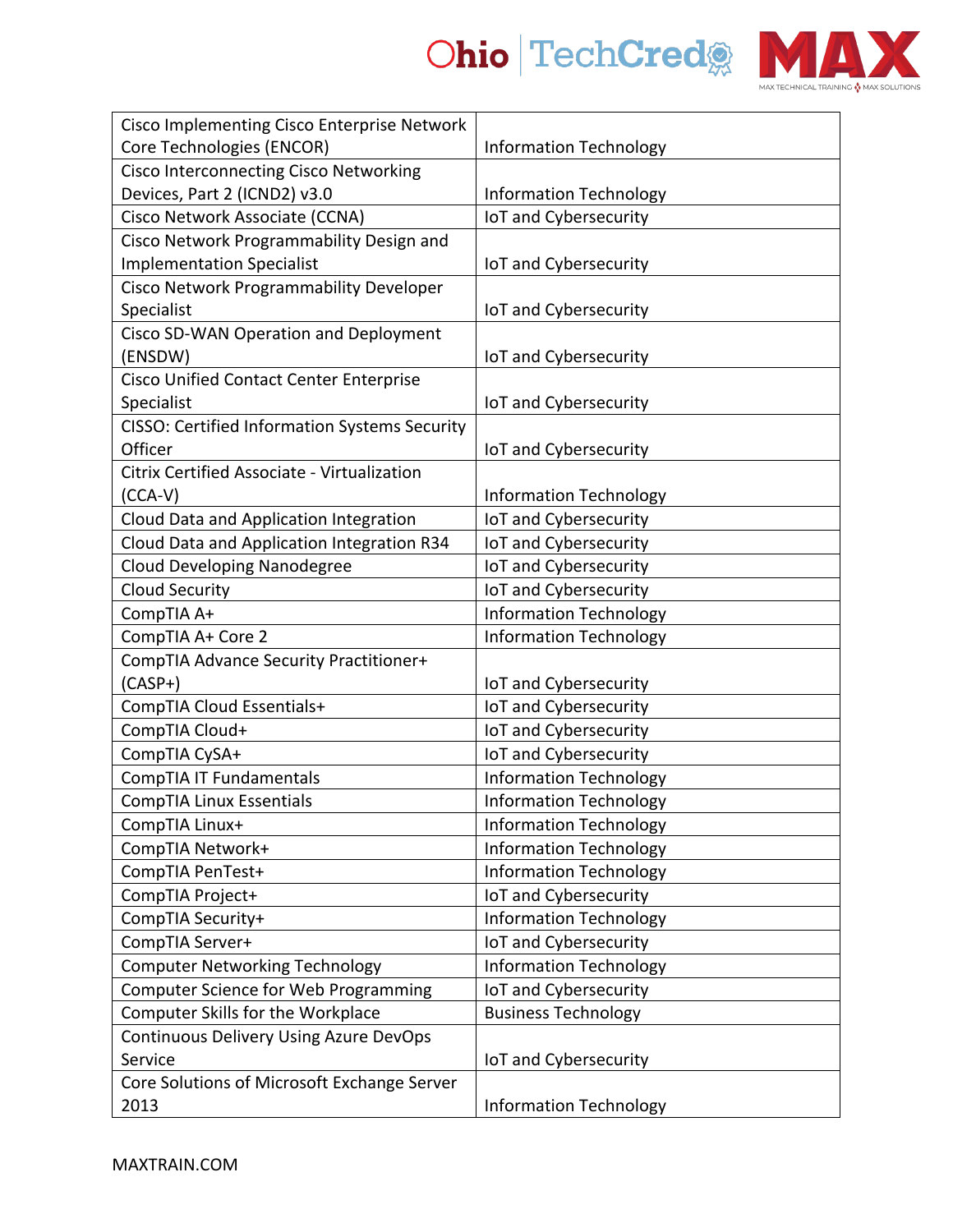



| <b>Crestron Technical Institute Core Systems</b>   |                               |
|----------------------------------------------------|-------------------------------|
| Programming                                        | IoT and Cybersecurity         |
| <b>CRM</b> for Administrators                      | <b>Information Technology</b> |
| <b>Cyber Security</b>                              | IoT and Cybersecurity         |
| <b>CyberSec First Responder - Threat Detection</b> |                               |
| and Response                                       | IoT and Cybersecurity         |
| CyberSec First Responder (CFR)                     | IoT and Cybersecurity         |
| <b>Cybersecurity and Data Privacy</b>              | IoT and Cybersecurity         |
| <b>Cybersecurity Foundations</b>                   | IoT and Cybersecurity         |
| Data Analysis Fundamentals using Excel             | <b>Business Technology</b>    |
| Data Analysis Using Power BI Desktop - Level       |                               |
| 1 - Report Builder                                 | <b>Information Technology</b> |
| Data Analytics                                     | <b>Information Technology</b> |
| Data Analytics - Applied Business Solutions        | <b>Information Technology</b> |
| Data Analytics - Integrated Data Solutions         | <b>Information Technology</b> |
| Data Engineering on Microsoft Azure                | IoT and Cybersecurity         |
| Data Integration for Developers                    | <b>Information Technology</b> |
| Data Model Design Using Power BI                   | <b>Information Technology</b> |
| Data Modeling                                      | <b>Information Technology</b> |
| Data Quality: Data Quality Management for          |                               |
| Developers                                         | <b>Business Technology</b>    |
| Data Storytelling                                  | <b>Business Technology</b>    |
| Data Visualization Principles and Concepts         | <b>Business Technology</b>    |
| Designing and Deploying Microsoft Exchange         |                               |
| Server 2016/2019                                   | <b>Information Technology</b> |
| Designing and Implementing a Data Science          |                               |
| Solution on Azure                                  | IoT and Cybersecurity         |
| Designing and Implementing Microsoft               |                               |
| <b>DevOps Solutions</b>                            | <b>Information Technology</b> |
| Designing Microsoft Azure Infrastructure           |                               |
| Solutions                                          | <b>Information Technology</b> |
| Designing with VHDL                                | <b>Information Technology</b> |
| Developing on AWS                                  | <b>Information Technology</b> |
| Developing Solutions for Microsoft Azure           | IoT and Cybersecurity         |
| Developing SQL Databases                           | <b>Information Technology</b> |
| Developing Web Applications Using AngularJS        | IoT and Cybersecurity         |
| DevOps Continuous Testing Foundation (CTF)         | <b>Business Technology</b>    |
| DevOps Executive                                   | <b>Information Technology</b> |
| DevOps Foundation                                  | <b>Information Technology</b> |
| DevOps Implementation                              | <b>Information Technology</b> |
| DevOps Leader                                      | <b>Information Technology</b> |
| <b>Digital Marketing</b>                           | <b>Business Technology</b>    |
| <b>Docker Containerization</b>                     | <b>Information Technology</b> |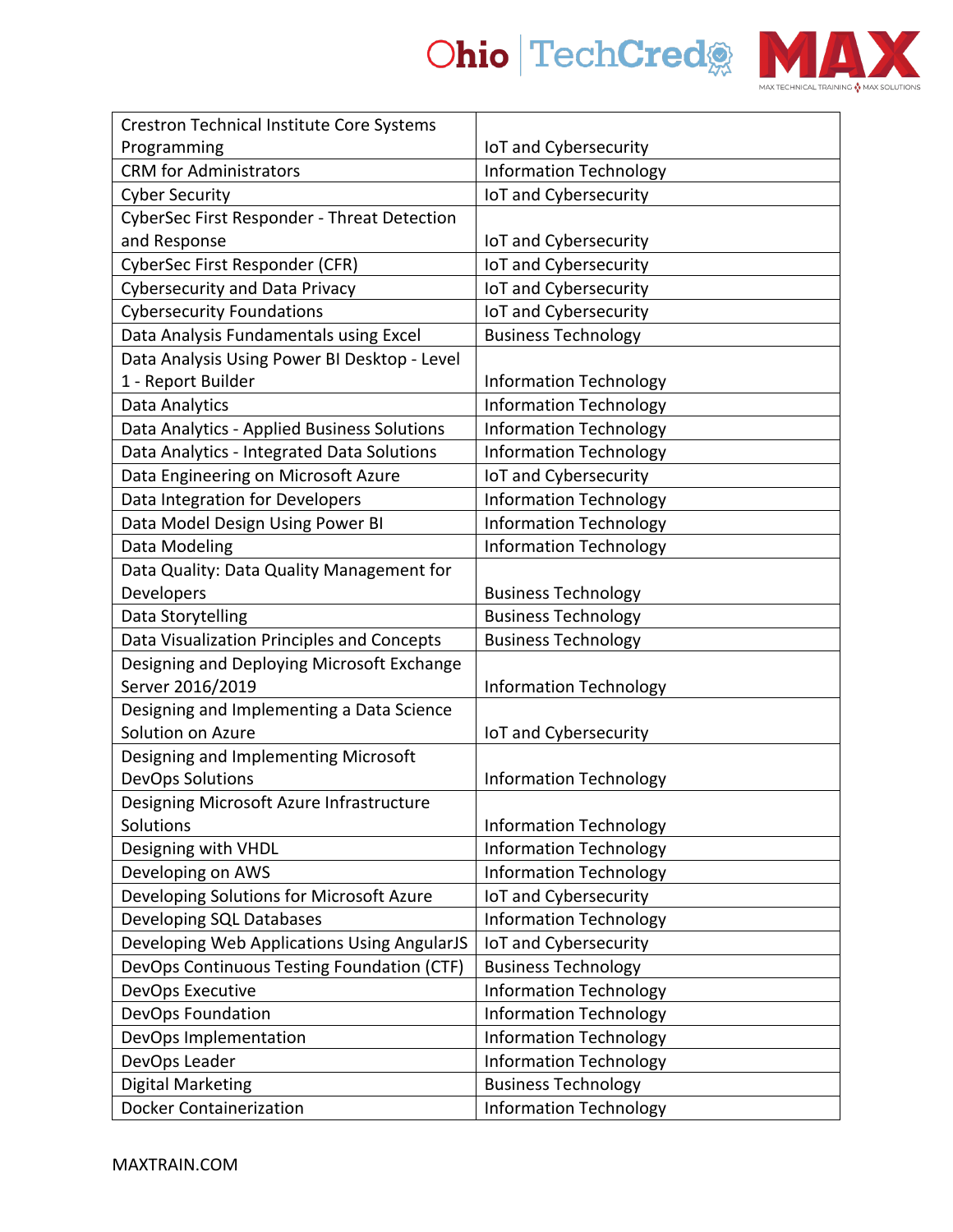



| <b>EC-Council Certified Incident Handler</b>                       | IoT and Cybersecurity         |
|--------------------------------------------------------------------|-------------------------------|
| Excel 2019 - Formulas                                              | <b>Business Technology</b>    |
| Excel 2019 - VBA Programming                                       | <b>Business Technology</b>    |
| F5 Networks Administering BIG-IP                                   | <b>Information Technology</b> |
| Full Stack Web Developer Nanodegree                                | <b>Information Technology</b> |
| <b>Fundamentals of Machine Learning</b>                            | IoT and Cybersecurity         |
| <b>Fundamentals of SQL Querying</b>                                | <b>Information Technology</b> |
| <b>Gitlab Certified Associate</b>                                  | <b>Business Technology</b>    |
| Google Ads                                                         | <b>Business Technology</b>    |
| Google Certified Associate Android                                 |                               |
| Developer                                                          | IoT and Cybersecurity         |
| Google Certified Mobile Web Specialist                             | IoT and Cybersecurity         |
| Google Cloud Certified Associate Cloud                             |                               |
| Engineer                                                           | IoT and Cybersecurity         |
| Google Cloud Certified G Suite                                     | IoT and Cybersecurity         |
| Google Cloud Certified Professional Cloud                          |                               |
| Architect                                                          | IoT and Cybersecurity         |
| Google Cloud Certified Professional Cloud                          |                               |
| Developer                                                          | IoT and Cybersecurity         |
| Google Cloud Certified Professional Cloud                          |                               |
| Network Engineer                                                   | IoT and Cybersecurity         |
| Google Cloud Certified Professional Cloud                          |                               |
| <b>Security Engineer</b>                                           | IoT and Cybersecurity         |
| Google Cloud Certified Professional                                |                               |
| <b>Collaboration Engineer</b>                                      | IoT and Cybersecurity         |
| Google Cloud Certified Professional Data                           |                               |
| Engineer                                                           | IoT and Cybersecurity         |
| Google Cloud Certified Professional DevOps                         |                               |
| Engineer                                                           | IoT and Cybersecurity         |
| Google Cloud Digital Leader                                        | <b>Business Technology</b>    |
| Google Cloud Fundamentals: Core                                    |                               |
| Infrastructure                                                     | IoT and Cybersecurity         |
| Google Cloud Platform Fundamentals for<br><b>AWS Professionals</b> |                               |
|                                                                    | IoT and Cybersecurity         |
| Google Data Analytics                                              | <b>Information Technology</b> |
| Google IT Automation with Python                                   | <b>Business Technology</b>    |
| Google IT Support Professional                                     | IoT and Cybersecurity         |
| Google Project Management                                          | <b>Business Technology</b>    |
| <b>Google Sheets</b>                                               | <b>Business Technology</b>    |
| Google Sheets Formulas and Functions                               | <b>Business Technology</b>    |
| Hadoop Architecture and SQL                                        | <b>Information Technology</b> |
| HTML 5 Level 1 for Windows                                         | <b>Information Technology</b> |
| HTML 5 Level 2 for Windows                                         | <b>Information Technology</b> |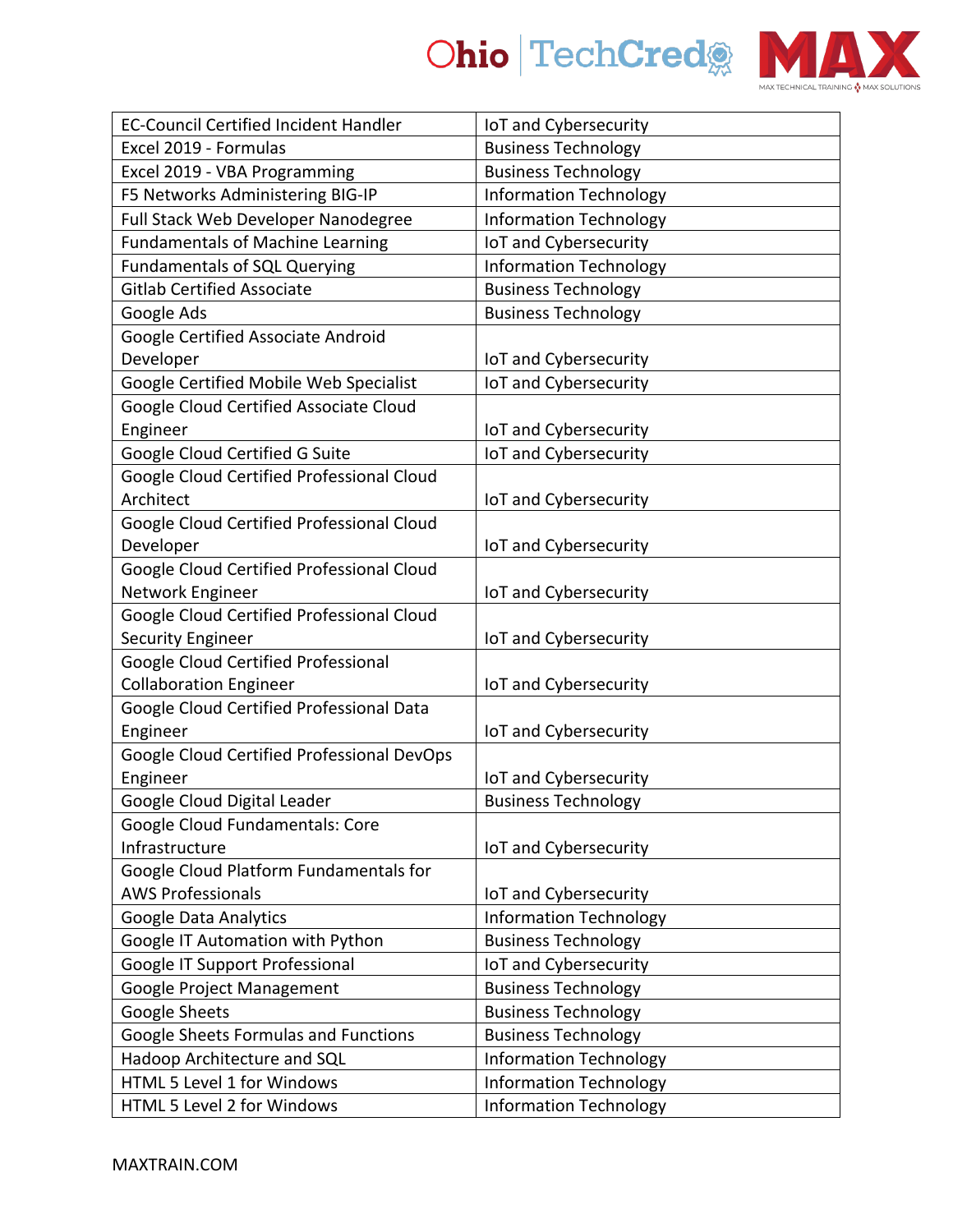

| IBM Artificial Intelligence Practitioner               | IoT and Cybersecurity         |
|--------------------------------------------------------|-------------------------------|
| IBM Cognos Analytics: Author Reports                   |                               |
| Fundamentals                                           | <b>Information Technology</b> |
| IBM Cognos Framework Manager: Design                   |                               |
| Metadata Models                                        | <b>Information Technology</b> |
| IBM Cybersecurity Practitioner                         | IoT and Cybersecurity         |
| <b>IBM Data Science Practitioner</b>                   | <b>Information Technology</b> |
| IBM i: System Administration and Control               | <b>Information Technology</b> |
| Implementing an Agile Project                          | <b>Business Technology</b>    |
| Implementing and Configuring Cisco Identity            |                               |
| Services Engine                                        | IoT and Cybersecurity         |
| <b>Implementing and Operating Cisco Security</b>       |                               |
| Core Technologies (SCOR)                               | IoT and Cybersecurity         |
| <b>Information Security for Business</b>               | IoT and Cybersecurity         |
| <b>Information Systems Security</b>                    | IoT and Cybersecurity         |
| Intermediate Angular 10 Programming                    | IoT and Cybersecurity         |
| Intermediate Microsoft Excel 2019/Office               |                               |
| 365                                                    | <b>Business Technology</b>    |
| Introduction to Adobe After Effects CC                 | <b>Business Technology</b>    |
| Introduction to Agile and Scrum                        |                               |
| Methodologies                                          | <b>Business Technology</b>    |
| Introduction to Angular 12                             | <b>Business Technology</b>    |
| Introduction to Data Management                        | <b>Business Technology</b>    |
| Introduction to DAX for Excel 2016 Users -             |                               |
| Level 3                                                | <b>Information Technology</b> |
| Introduction to DAX for Power BI Desktop               |                               |
| Users - Level 3                                        | <b>Information Technology</b> |
| Introduction to Jira                                   | <b>Information Technology</b> |
| Introduction to Microsoft Azure for IT                 |                               |
| Professionals                                          | IoT and Cybersecurity         |
| Introduction to Microsoft Excel 2019/Office            |                               |
| 365                                                    | <b>Business Technology</b>    |
| Introduction to Microsoft Power BI                     | <b>Information Technology</b> |
| Introduction to MS Access 2019/Office 365              |                               |
| Series                                                 | <b>Business Technology</b>    |
| <b>Introduction to Programming Nanodegree</b>          | <b>Information Technology</b> |
| Introduction to R                                      | <b>Information Technology</b> |
| <b>Introduction to Salesforce Analytics - Building</b> |                               |
| Reports & Dashboards                                   | <b>Business Technology</b>    |
| Introduction to SQL Databases                          | <b>Information Technology</b> |
| IT Management and Leadership Professional              |                               |
| (ITMLP-C)                                              | <b>Information Technology</b> |
| <b>ITIL 4 Foundation</b>                               | <b>Information Technology</b> |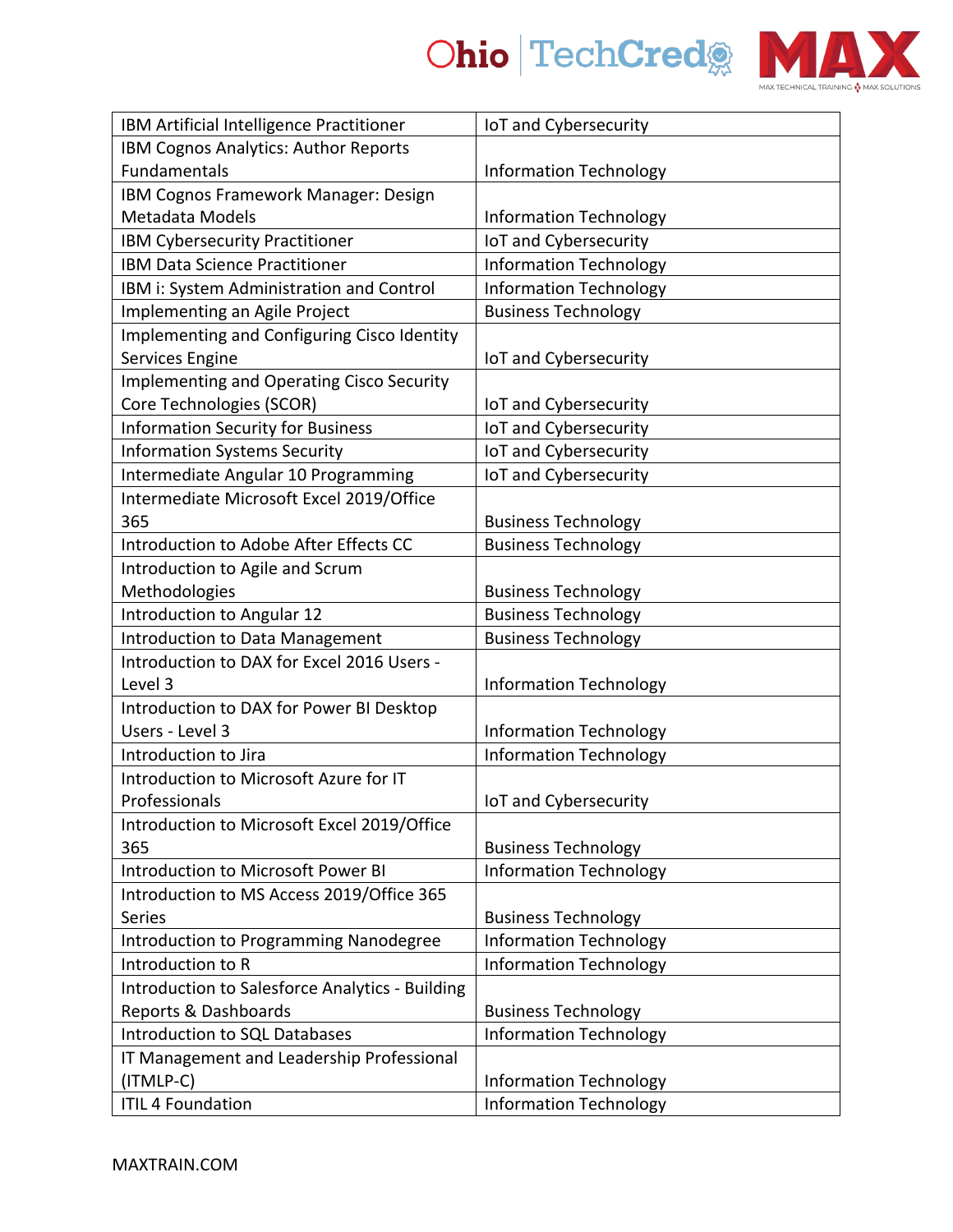

| ITIL 4 Specialist: High Velocity IT (HVIT)  | <b>Information Technology</b> |
|---------------------------------------------|-------------------------------|
| <b>ITIL Foundations</b>                     | <b>Information Technology</b> |
| ITIL Intermediate Module - Service Design   | <b>Information Technology</b> |
| Java Foundations Certified Junior Associate | <b>Information Technology</b> |
| Java Programming (Any certification)        | <b>Information Technology</b> |
| JavaScript and jQuery                       | <b>Information Technology</b> |
| JavaScript and jQuery Programming           | <b>Information Technology</b> |
| <b>Kubernetes for Developers</b>            | IoT and Cybersecurity         |
| Learning Git and GitHub                     | <b>Information Technology</b> |
| Manage SharePoint and OneDrive in           |                               |
| Microsoft 365                               | <b>Business Technology</b>    |
| <b>Managing Microsoft Teams</b>             | IoT and Cybersecurity         |
| <b>Managing Modern Desktops</b>             | <b>Information Technology</b> |
| Managing Projects Using Azure Board         | IoT and Cybersecurity         |
| Managing Projects with Microsoft 365        | <b>Business Technology</b>    |
| Managing Windows Environments with          |                               |
| <b>Group Policy</b>                         | IoT and Cybersecurity         |
| <b>Mastering React/React Foundation</b>     | <b>Information Technology</b> |
| Microservices Engineering                   | <b>Information Technology</b> |
| Microservices, ASP.NET Core, and Docker     | <b>Information Technology</b> |
| Microsoft 365 Certified: Enterprise         |                               |
| <b>Administrator Expert</b>                 | <b>Information Technology</b> |
| Microsoft 365 Certified: Modern Desktop     |                               |
| Administrator (MDA)                         | <b>Information Technology</b> |
| Microsoft 365 Certified: Modern Desktop     |                               |
| <b>Administrator Associate</b>              | <b>Information Technology</b> |
| Microsoft 365 Certified: Modern Desktop     |                               |
| Administrator Associate (MDAA)              | <b>Information Technology</b> |
| Microsoft 365 Certified: Modern Desktop     |                               |
| Administrator Expert (MDAE)                 | <b>Information Technology</b> |
| Microsoft 365 Certified: Security           |                               |
| <b>Administrator Associate</b>              | <b>Information Technology</b> |
| Microsoft 365 Fundamentals                  | <b>Business Technology</b>    |
| Microsoft 365 Identity and Services         | <b>Business Technology</b>    |
| Microsoft 365 Messaging                     | <b>Information Technology</b> |
| Microsoft 365 Mobility and Security         | IoT and Cybersecurity         |
| Microsoft 365 Security Administration       | IoT and Cybersecurity         |
| Microsoft 365 Teams Administrator           | <b>Business Technology</b>    |
| Microsoft Access 2016 - Core Database,      |                               |
| Management, Manipulation, and Query         | <b>Business Technology</b>    |
| Microsoft Access 2016 - Part 1              | <b>Business Technology</b>    |
| Microsoft Access 2016 - Part 2              | <b>Business Technology</b>    |
| Microsoft Access 2019 - Level 3             | <b>Business Technology</b>    |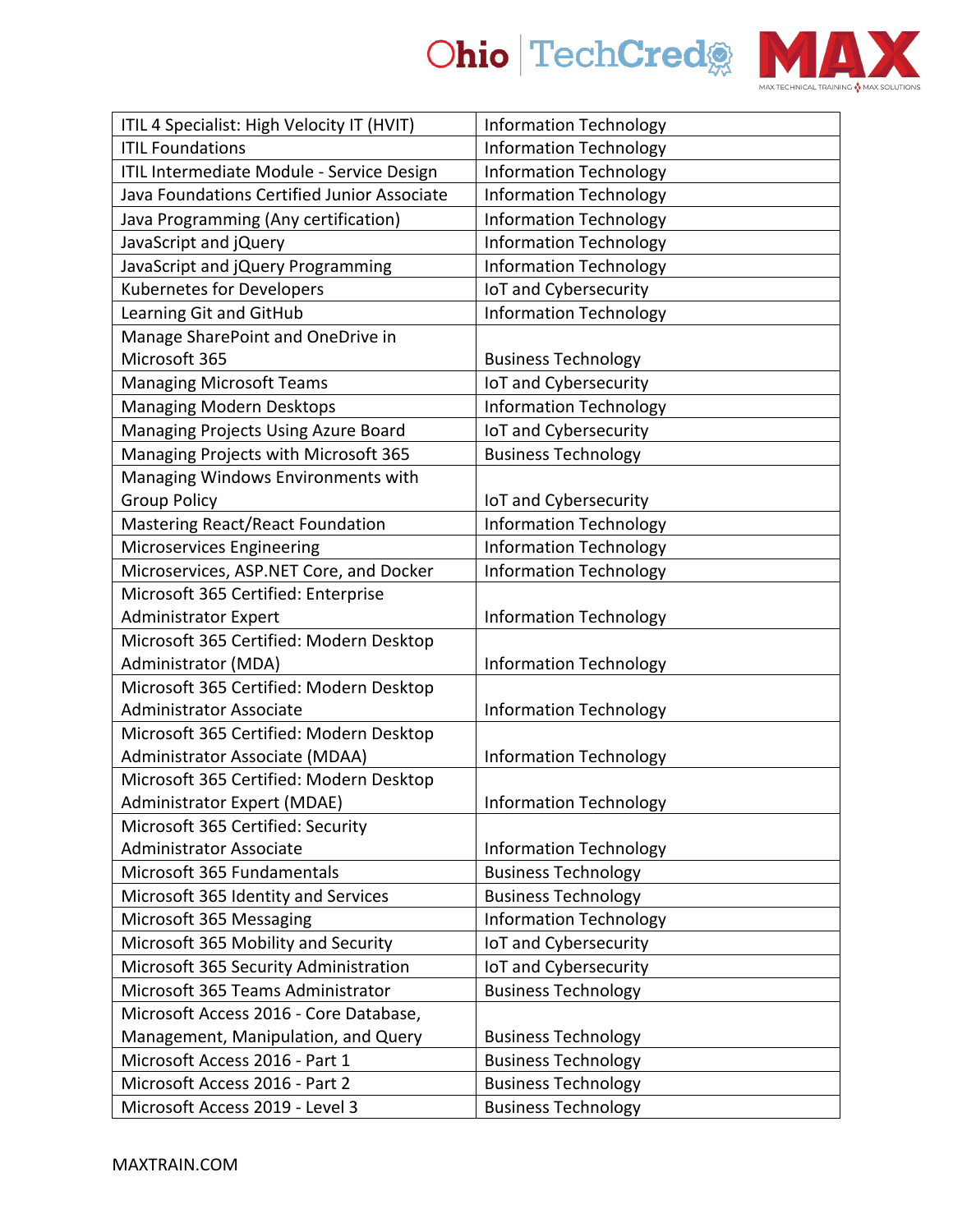



| Microsoft Access 2019 - Part 1                 | <b>Business Technology</b>    |
|------------------------------------------------|-------------------------------|
| Microsoft Access 2019 - Part 2                 | <b>Business Technology</b>    |
| Microsoft Access Expert (Access and Access     |                               |
| 2019)                                          | <b>Business Technology</b>    |
| Microsoft Administering Windows Server         |                               |
| <b>Hybrid Core Infrastructure</b>              | <b>Information Technology</b> |
| Microsoft Advanced Excel, SharePoint & SQL     |                               |
| <b>Query Training</b>                          | <b>Business Technology</b>    |
| Microsoft Azure Data Fundamentals              | IoT and Cybersecurity         |
| Microsoft Azure DevOps                         | IoT and Cybersecurity         |
| Microsoft Azure DevOps Solutions               | IoT and Cybersecurity         |
| Microsoft Azure for Beginners                  | IoT and Cybersecurity         |
| Microsoft Azure IoT Developer                  | IoT and Cybersecurity         |
| Microsoft Azure Security Technologies          | IoT and Cybersecurity         |
| Microsoft Certified Application Specialist     | <b>Information Technology</b> |
| Microsoft Certified Solution Developer         |                               |
| (MCSD)                                         | <b>Information Technology</b> |
| Microsoft Certified Solutions Associate        |                               |
| (MCSA)                                         | <b>Information Technology</b> |
| Microsoft Certified Solutions Associate: SQL   |                               |
| 2016 Business Intelligence Development         | <b>Information Technology</b> |
| Microsoft Certified Solutions Expert (MCSE)    | <b>Information Technology</b> |
| Microsoft Certified Solutions Expert (MCSE):   |                               |
| Server Infrastructure                          | <b>Information Technology</b> |
| Microsoft Certified: Azure AI Fundamentals     | <b>Information Technology</b> |
| Microsoft Certified: Azure Data Engineer       |                               |
| Associate                                      | IoT and Cybersecurity         |
| Microsoft Certified: Azure Data                |                               |
| Fundamentals                                   | IoT and Cybersecurity         |
| Microsoft Certified: Azure Data Scientist      |                               |
| Associate                                      | IoT and Cybersecurity         |
| Microsoft Certified: Azure Database            |                               |
| <b>Administrator Associate</b>                 | <b>Information Technology</b> |
| Microsoft Certified: Azure Developer           |                               |
| Associate                                      | IoT and Cybersecurity         |
| Microsoft Certified: Azure Fundamentals        | IoT and Cybersecurity         |
| Microsoft Certified: Azure Security Engineer   |                               |
| Associate                                      | IoT and Cybersecurity         |
| Microsoft Certified: Azure Solutions Architect |                               |
| Expert                                         | IoT and Cybersecurity         |
| Microsoft Certified: Azure Virtual Desktop     |                               |
| Specialty                                      | IoT and Cybersecurity         |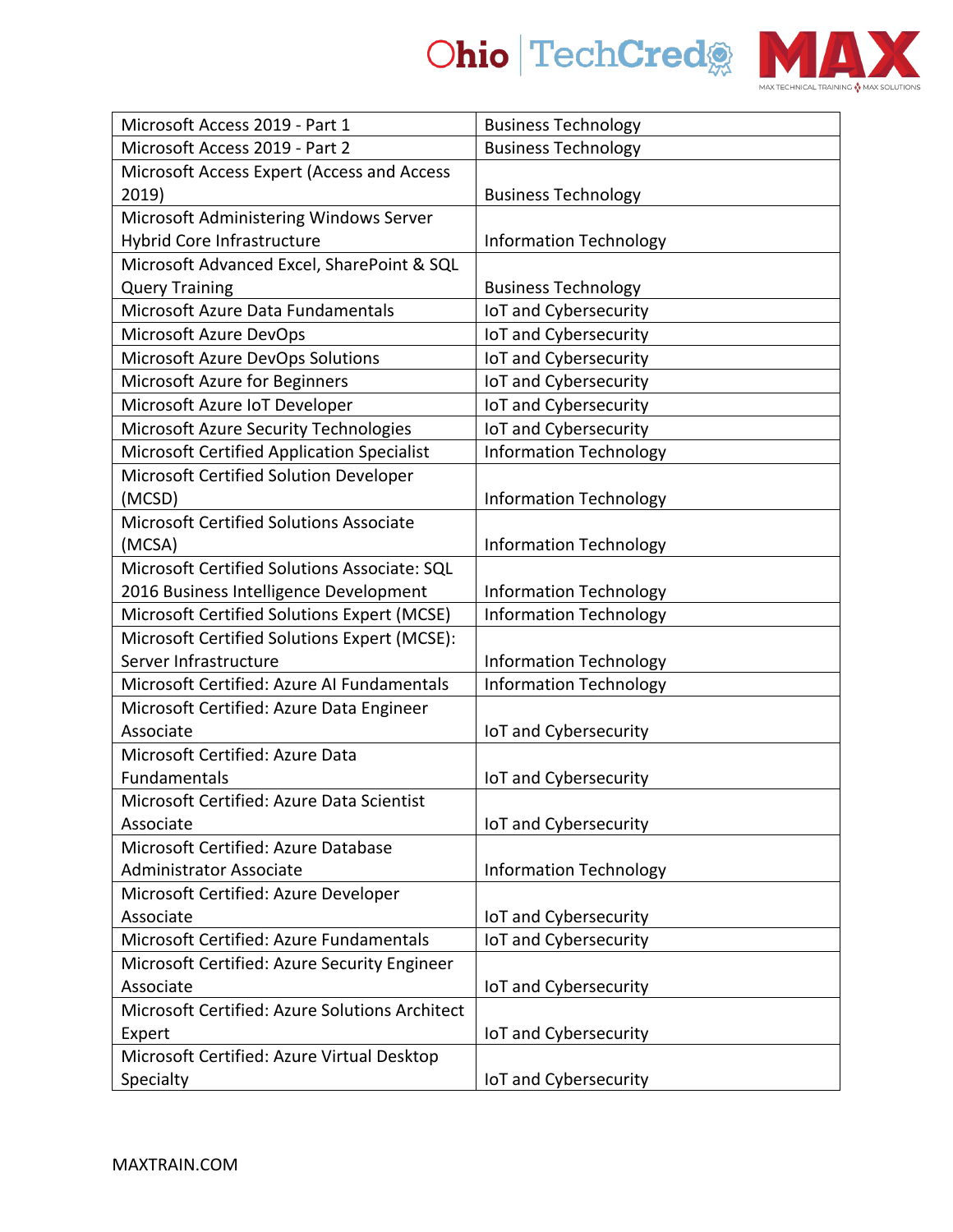



| Microsoft Certified: Dynamics 365 Business     |                               |
|------------------------------------------------|-------------------------------|
| <b>Central Functional Consultant Associate</b> | <b>Information Technology</b> |
| Microsoft Certified: Dynamics 365              |                               |
| Fundamentals (CRM)                             | <b>Information Technology</b> |
| Microsoft Certified: Dynamics 365              |                               |
| Fundamentals (ERP)                             | <b>Information Technology</b> |
| Microsoft Certified: Power BI Data Analyst     |                               |
| Associate                                      | <b>Business Technology</b>    |
| Microsoft Certified: Power Platform App        |                               |
| <b>Maker Associate</b>                         | <b>Information Technology</b> |
| Microsoft Certified: Power Platform            |                               |
| Developer Associate                            | <b>Information Technology</b> |
| Microsoft Certified: Power Platform            |                               |
| Fundamentals                                   | <b>Information Technology</b> |
| Microsoft Certified: Power Platform Solution   |                               |
| <b>Architect Expert</b>                        | <b>Information Technology</b> |
| Microsoft Certified: Security, Compliance,     |                               |
| and Identity Fundamentals                      | IoT and Cybersecurity         |
| Microsoft Designing and Implementing a         |                               |
| Data Science Solution on Azure                 | <b>Information Technology</b> |
| <b>Microsoft Dynamics 365</b>                  | IoT and Cybersecurity         |
| Microsoft Dynamics 365 for Customer            |                               |
| <b>Engagement for Sales</b>                    | <b>Information Technology</b> |
| Microsoft Dynamics 365 Marketing               |                               |
| <b>Functional Consultant</b>                   | <b>Information Technology</b> |
| Microsoft Dynamics 365 Sales                   | <b>Business Technology</b>    |
| Microsoft Excel - Dashboards                   | <b>Business Technology</b>    |
| <b>Microsoft Excel - Pivot Tables</b>          | <b>Business Technology</b>    |
| Microsoft Excel (All versions)                 | <b>Business Technology</b>    |
| Microsoft Excel 2016/2019 - Data Analysis      |                               |
| with Pivot Tables                              | <b>Business Technology</b>    |
| Microsoft Excel 2019 - Data Analysis with      |                               |
| <b>Power Pivot</b>                             | <b>Business Technology</b>    |
| Microsoft Excel 2019 Charts                    | <b>Business Technology</b>    |
| Microsoft Excel 2019 Data Analysis             | <b>Business Technology</b>    |
| Microsoft Identity and Access Administrator    | <b>Information Technology</b> |
| Microsoft Information Protection               |                               |
| Administrator                                  | IoT and Cybersecurity         |
| Microsoft Office 2016 Value Suite              | <b>Business Technology</b>    |
| Microsoft Office 365 Administrator             | <b>Business Technology</b>    |
| Microsoft Office 365 Online Productivity       |                               |
| Apps                                           | <b>Business Technology</b>    |
| Microsoft Office Master 2019/365               | <b>Business Technology</b>    |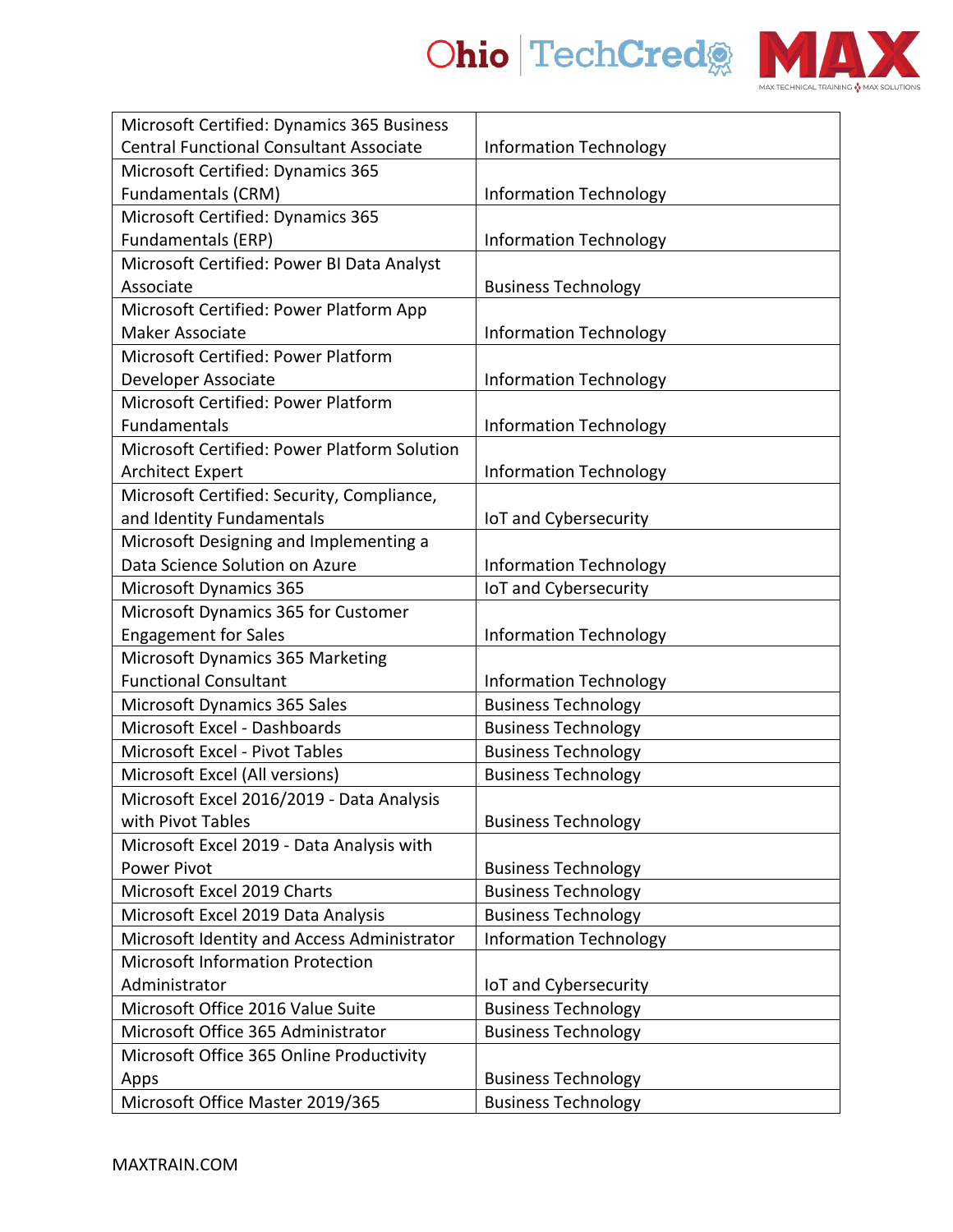

| Microsoft Office Specialist 2016 Master        | <b>Business Technology</b>    |
|------------------------------------------------|-------------------------------|
| Microsoft Office Specialist: Associate (Office |                               |
| 365 and Office 2019)                           | <b>Business Technology</b>    |
| Microsoft Office Specialist: Excel Associate   |                               |
| (Excel and Excel 2019)                         | <b>Business Technology</b>    |
| Microsoft Office Specialist: Microsoft Excel   |                               |
| 2016                                           | <b>Business Technology</b>    |
| Microsoft Office Specialist: Microsoft Excel   |                               |
| Expert (Excel and Excel 2019)                  | <b>Business Technology</b>    |
| Microsoft Power Automate/Flow for End          |                               |
| <b>Users</b>                                   | <b>Information Technology</b> |
| Microsoft Power BI - Data Analysis             |                               |
| Practitioner                                   | <b>Information Technology</b> |
| Microsoft Power BI Interactive Data            |                               |
| Visualizations                                 | <b>Information Technology</b> |
| Microsoft Power BI Intermediate                | <b>Information Technology</b> |
| Microsoft Power BI: Power BI Series            | <b>Information Technology</b> |
| <b>Microsoft Power Platform Functional</b>     |                               |
| Consultant                                     | <b>Information Technology</b> |
| Microsoft Power Platform Fundamentals          | <b>Information Technology</b> |
| <b>Microsoft PowerApps</b>                     | <b>Information Technology</b> |
| Microsoft Publisher                            | <b>Business Technology</b>    |
| <b>Microsoft Security Operations Analyst</b>   | IoT and Cybersecurity         |
| Microsoft Security, Compliance, and Identity   | IoT and Cybersecurity         |
| Microsoft Server 2022                          | IoT and Cybersecurity         |
| Microsoft SharePoint (All versions)            | <b>Business Technology</b>    |
| Microsoft Specialist: Programming in C#        | <b>Information Technology</b> |
| <b>Microsoft Teams for Power Users</b>         | <b>Business Technology</b>    |
| Microsoft Technology Associate                 | <b>Information Technology</b> |
| Microsoft Virtual Basic for Excel              | <b>Business Technology</b>    |
| Microsoft Windows 10                           | <b>Information Technology</b> |
| Microsoft.Net Fundamentals                     | <b>Information Technology</b> |
| Migrate SQL Workloads to Azure                 | IoT and Cybersecurity         |
| Migrating Application Workloads to Azure       | IoT and Cybersecurity         |
| <b>Mobile Application Development</b>          | IoT and Cybersecurity         |
| Mobile Device Application Development          | IoT and Cybersecurity         |
| MS Power Platform Fundamentals: Power BI,      |                               |
| Power Apps, Power Automate & Virtual           |                               |
| Agents                                         | <b>Information Technology</b> |
| <b>Network Administration</b>                  | <b>Information Technology</b> |
| Network Administrator                          | <b>Information Technology</b> |
| <b>Network and Systems Security</b>            | <b>Information Technology</b> |
| Network Infrastructure Technologies            | <b>Information Technology</b> |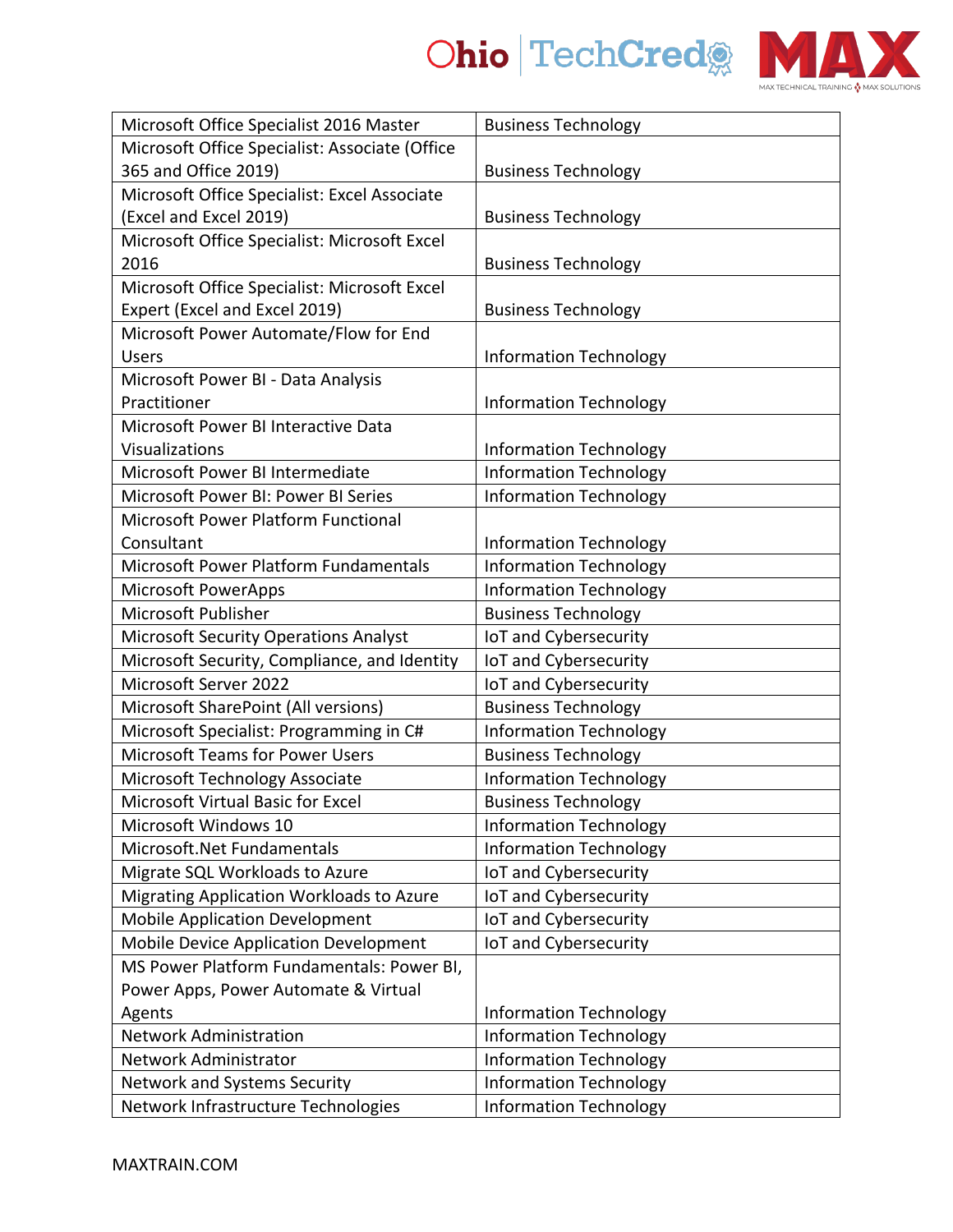

| Network Security Analyst: NSE 4, Network    |                               |
|---------------------------------------------|-------------------------------|
| <b>Security Professional</b>                | <b>Information Technology</b> |
| <b>Network Security Essentials</b>          | <b>Information Technology</b> |
| <b>Network Security Foundations</b>         | <b>Information Technology</b> |
| Niagara 4 - Analytics                       | <b>Information Technology</b> |
| Niagara 4 - Developer                       | <b>Information Technology</b> |
| NIST Cyber Security Professional (NCSP)     | IoT and Cybersecurity         |
| NIST Cybersecurity Framework (NCSF)         | IoT and Cybersecurity         |
| NIST Cybersecurity Framework (NCSF)         |                               |
| Practitioner                                | <b>Information Technology</b> |
| Oracle Database PL/SQL Developer Certified  |                               |
| Professional                                | <b>Information Technology</b> |
| Oracle PL/SQL Developer Certified Associate | <b>Information Technology</b> |
| Oracle PL/SQL Developer Certified Associate |                               |
| (JP)                                        | <b>Information Technology</b> |
| PBICAL: Introduction to DAX for Power BI    |                               |
| Desktop Users-Level 3                       | <b>Information Technology</b> |
| PC Support                                  | <b>Information Technology</b> |
| PC Technician                               | <b>Information Technology</b> |
| Performance Tuning and Optimizing SQL       |                               |
| Databases                                   | <b>Information Technology</b> |
| Photoshop                                   | <b>Business Technology</b>    |
| Photoshop Creative Cloud (CC) Level 2 for   |                               |
| Windows                                     | <b>Business Technology</b>    |
| Photoshop Training - Web Graphics           | <b>Business Technology</b>    |
| PHP and MySQL Web Development               | <b>Information Technology</b> |
| PMI Agile Certified Practitioner (PMI-ACP)  | <b>Information Technology</b> |
| Power BI - Dashboard in a Day               | <b>Information Technology</b> |
| Power Platform App Maker                    | <b>Information Technology</b> |
| PowerShell for SharePoint Administrators    | <b>Business Technology</b>    |
| PowerShell for SQL Server Administrators    | <b>Information Technology</b> |
| PowerShell for System Center Configuration  |                               |
| <b>Manager Administrators</b>               | <b>Information Technology</b> |
| Professional Scrum Developer (PSD)          | <b>Business Technology</b>    |
| <b>Professional Scrum Master I</b>          | <b>Business Technology</b>    |
| <b>Professional Scrum Master II</b>         | <b>Business Technology</b>    |
| <b>Professional Scrum Master III</b>        | <b>Business Technology</b>    |
| Professional Scrum Product Owner -          |                               |
| Advanced                                    | <b>Business Technology</b>    |
| Professional Scrum Product Owner I          | <b>Business Technology</b>    |
| Professional Scrum with Kanban Training     | <b>Business Technology</b>    |
| Professional Scrum with UX                  | <b>Business Technology</b>    |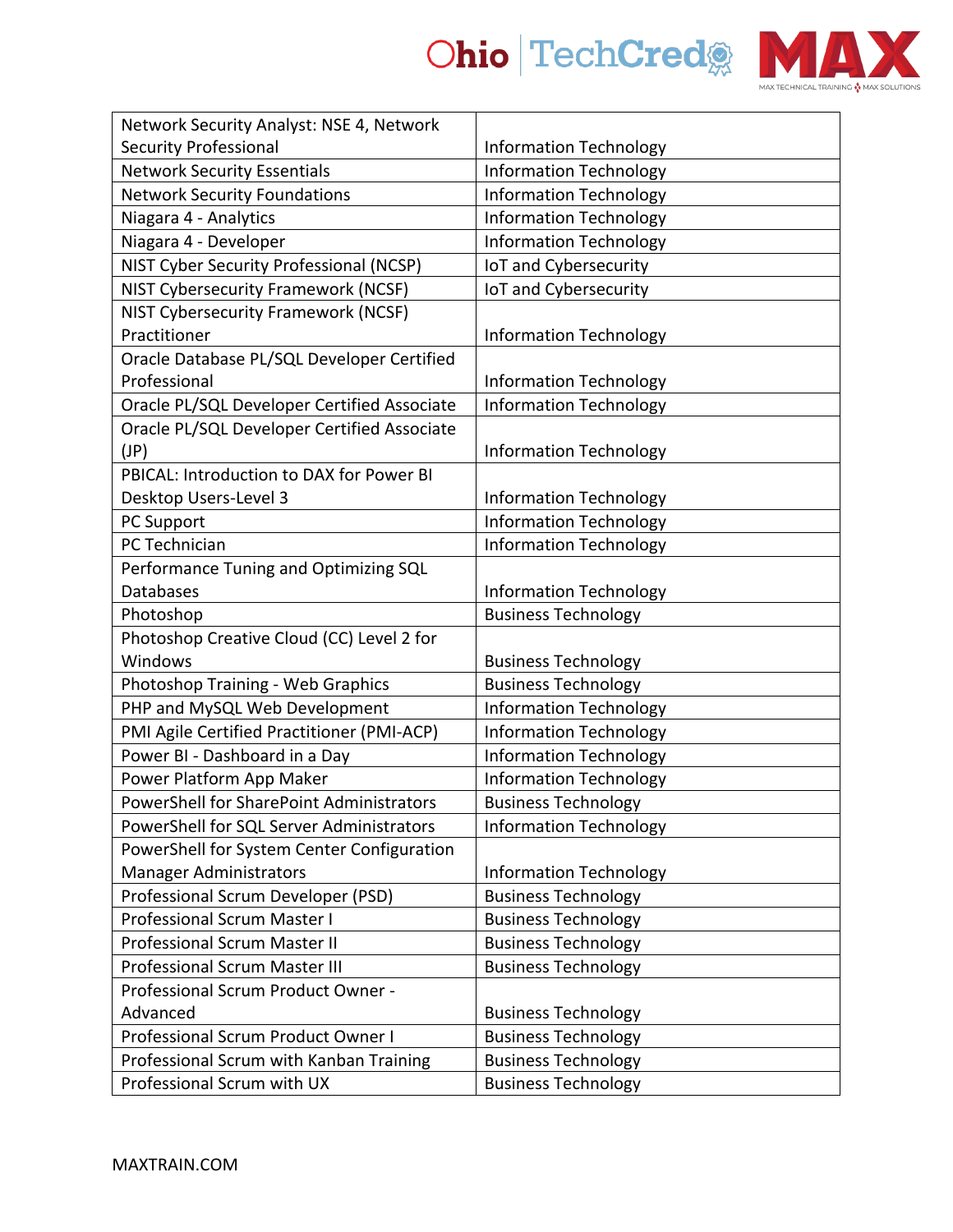

| Programming and Data Wrangling with VBA      |                               |
|----------------------------------------------|-------------------------------|
| and Excel                                    | <b>Information Technology</b> |
| <b>Programming Basics</b>                    | <b>Information Technology</b> |
| Programming for Data Science with Python     | <b>Information Technology</b> |
| Python (All levels)                          | IoT and Cybersecurity         |
| Python Certified Associate in Programming    |                               |
| (PCAP)                                       | <b>Information Technology</b> |
| Python Certified Entry-Level Programmer      |                               |
| (PCEP)                                       | <b>Information Technology</b> |
| Python Certified Professional in Programming |                               |
| 1                                            | <b>Information Technology</b> |
| Python Certified Professional in Programming |                               |
| 2                                            | <b>Information Technology</b> |
| Python for Data Science (All levels)         | <b>Information Technology</b> |
| Python Programming Level 1: Introduction     |                               |
| for Programmers                              | <b>Information Technology</b> |
| R, SQL, Tableau                              | <b>Information Technology</b> |
| React Developer Nanodegree                   | <b>Information Technology</b> |
| <b>React Foundations and React Advanced</b>  | <b>Information Technology</b> |
| <b>React JavaScript Programming</b>          | <b>Information Technology</b> |
| <b>React using TypeScript</b>                | <b>Information Technology</b> |
| RESTful Services with Web API using C#       | <b>Information Technology</b> |
| SAFe 5 Program Consultant (SPC)              | <b>Business Technology</b>    |
| SAFe Product Owner/Product Manager           |                               |
| (POPM)                                       | <b>Business Technology</b>    |
| SAFe Scrum Master (SSM)                      | <b>Business Technology</b>    |
| SAFe: Leading SAFe/SAFe Agilist              | <b>Business Technology</b>    |
| SharePoint Server Online Power User          | <b>Business Technology</b>    |
| Social Media for Business                    | <b>Business Technology</b>    |
| <b>Social Media Marketing</b>                | <b>Business Technology</b>    |
| <b>Software Application Specialist</b>       | <b>Information Technology</b> |
| Software Development Fundamentals            | <b>Information Technology</b> |
| Spring 5 Framework                           | <b>Information Technology</b> |
| <b>SQL for Business Analysts</b>             | <b>Information Technology</b> |
| <b>SQL Queries (All levels)</b>              | <b>Information Technology</b> |
| Storytelling with Data 2: Renegades in Excel | <b>Business Technology</b>    |
| Storytelling with Data Using Excel           | <b>Business Technology</b>    |
| Storytelling with Data Using Tableau         | <b>Business Technology</b>    |
| Supporting and Troubleshooting Windows 10    | <b>Information Technology</b> |
| <b>Systems Operations on AWS</b>             | IoT and Cybersecurity         |
| Tableau (All levels)                         | <b>Business Technology</b>    |
| Tableau Analyst                              | <b>Business Technology</b>    |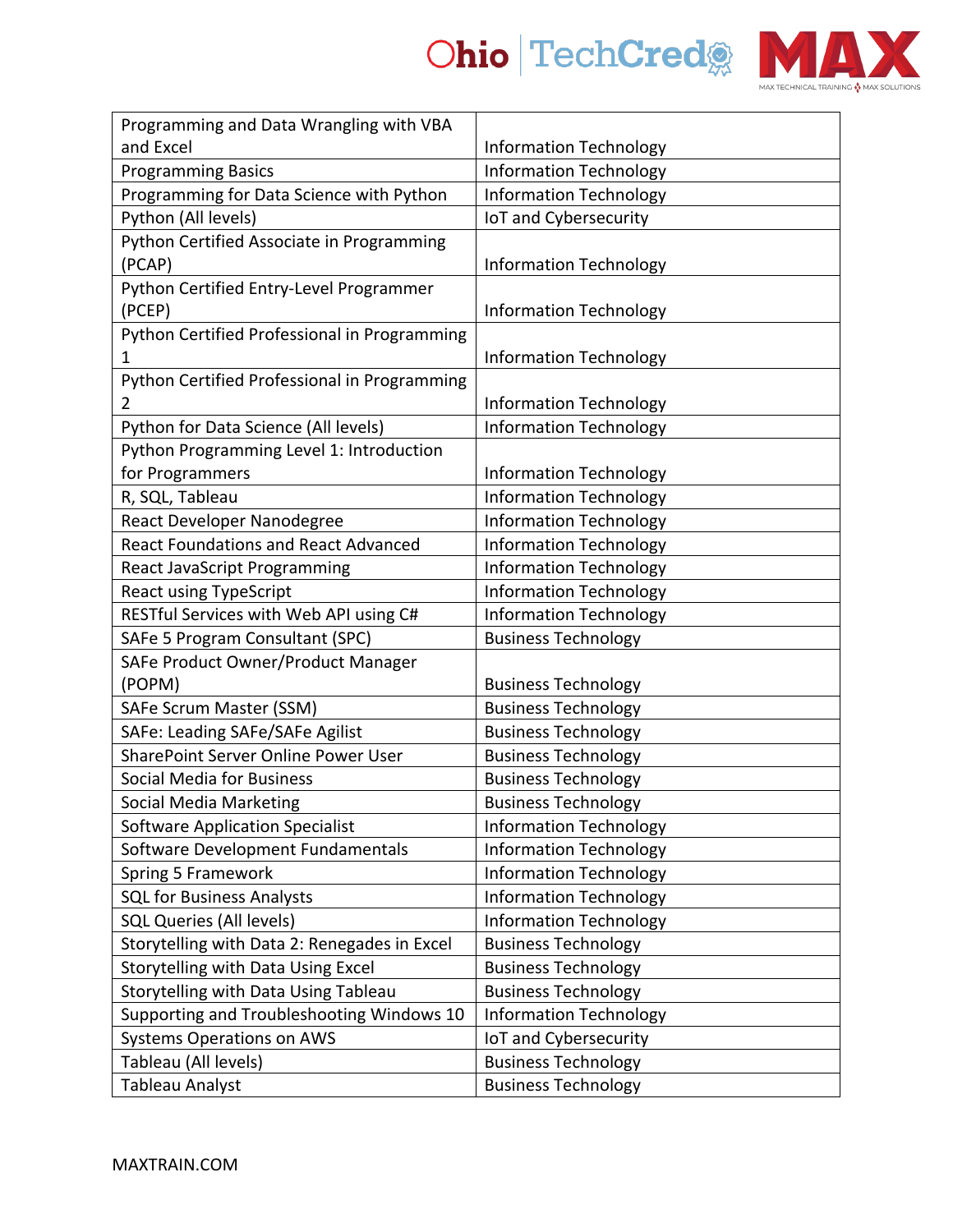



| Tableau Desktop Certified Associate                | <b>Business Technology</b>    |
|----------------------------------------------------|-------------------------------|
| Tableau Intermediate for Analyst                   | <b>Business Technology</b>    |
| Test Driven Development (TDD) and                  |                               |
| Refactoring Legacy Code Using C#                   | <b>Information Technology</b> |
| UI/UX Design                                       | <b>Information Technology</b> |
| Unit Testing in Visual Studio 2019                 | <b>Information Technology</b> |
| Useful Formulas & Functions (Microsoft Excel       |                               |
| 2007 & 2010)                                       | <b>Business Technology</b>    |
| <b>VMware Certified Professional - Data Center</b> |                               |
| Virtualization                                     | IoT and Cybersecurity         |
| Vmware Horizon 8: Skills for Virtual Desktop       |                               |
| Management                                         | IoT and Cybersecurity         |
| VMware vSphere: Install, Configure, Manage         |                               |
| (All versions)                                     | <b>Information Technology</b> |
| VMware vSphere: Optimize and Scale (All            |                               |
| versions)                                          | <b>Information Technology</b> |
| <b>Web Applications Developer</b>                  | <b>Information Technology</b> |
| Web Design and Development                         | IoT and Cybersecurity         |
| Web Design and SEO                                 | IoT and Cybersecurity         |
| Web Design Fundamentals                            | IoT and Cybersecurity         |
| Web Development                                    | <b>Information Technology</b> |
| Windows Forms Programming Using Visual             |                               |
| Basic.NET                                          | <b>Business Technology</b>    |
| Windows PowerShell Scripting and                   |                               |
| Toolmaking                                         | <b>Business Technology</b>    |
| Windows Server 2019 Administration                 | <b>Information Technology</b> |
| Writing Reports with Report Builder and SSRS       |                               |
| - Level 1                                          | <b>Business Technology</b>    |
| Writing Reports with Report Builder and SSRS       |                               |
| - Level 2                                          | <b>Business Technology</b>    |
| <b>XML and Web Service</b>                         | IoT and Cybersecurity         |
| <b>Access Programming with VBA</b>                 | <b>Business Technology</b>    |
| <b>Active Directory Services with Windows</b>      |                               |
| Server                                             | <b>Information Technology</b> |
| <b>Administering Cisco Unified Communications</b>  |                               |
| Manager and Unity Connection (ACUCM with           |                               |
| AUC)                                               | IoT and Cybersecurity         |
| Administering Microsoft Exchange Server            |                               |
| 2016/2019                                          | <b>Information Technology</b> |
| Administering Relational Databases on              |                               |
| Microsoft Azure                                    | IoT and Cybersecurity         |
| Administering System Center Configuration          |                               |
| Manager                                            | <b>Information Technology</b> |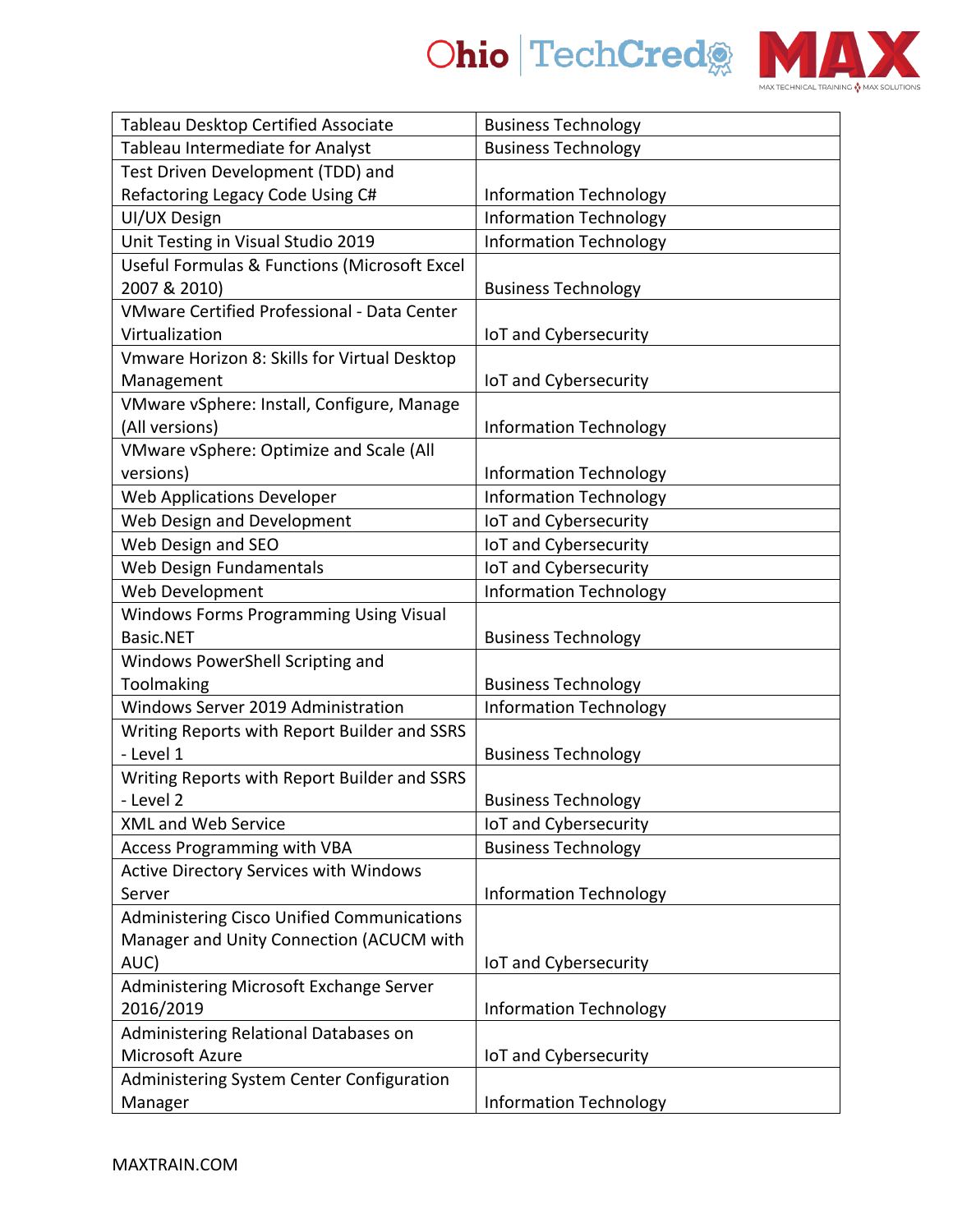



| <b>Administering Windows Server</b>        | IoT and Cybersecurity         |
|--------------------------------------------|-------------------------------|
| Adobe CC Design Tools: Photoshop,          |                               |
| Illustrator, and InDesign                  | <b>Business Technology</b>    |
| Adobe Certified Expert - Photoshop         | <b>Business Technology</b>    |
| Adobe Certified Expert Dreamweaver         | <b>Business Technology</b>    |
| Adobe CS6 Design Tools: Photoshop,         |                               |
| Illustrator, and InDesign Illustrated      | <b>Business Technology</b>    |
| Adobe Illustrator CC - Level 1             | <b>Business Technology</b>    |
| Adobe Illustrator CC Professional          | <b>Business Technology</b>    |
| Adobe InDesign CC                          | <b>Business Technology</b>    |
| Adobe Photoshop                            | <b>Business Technology</b>    |
| Adobe Photoshop CC                         | <b>Business Technology</b>    |
| Advanced .NET Framework Programming        |                               |
| <b>Using VB.NET</b>                        | <b>Information Technology</b> |
| Advanced Automated Administration with     |                               |
| <b>Windows PowerShell</b>                  | <b>Information Technology</b> |
| <b>Advanced Business Analysis</b>          | <b>Business Technology</b>    |
| Advanced Certified Scrum Product Owner (A- |                               |
| CSPO)                                      | <b>Business Technology</b>    |
| Advanced Microsoft Excel 2019/Office 365   | <b>Business Technology</b>    |
| <b>Advanced MS Power BI</b>                | <b>Information Technology</b> |
| <b>Advanced Python 3 Programming</b>       | <b>Information Technology</b> |
| Advanced Python for Data Science           | <b>Information Technology</b> |
| <b>Advanced Tableau</b>                    | <b>Business Technology</b>    |
| Advertising and Outreach Specialist        | <b>Business Technology</b>    |
| <b>Agile for Business Analysts</b>         | <b>Information Technology</b> |
| Agile Project Management                   | <b>Business Technology</b>    |
| Agile Scrum                                | <b>Business Technology</b>    |
| Agile Software Engineering                 | <b>Information Technology</b> |
| AI & Data Product Management               | <b>Business Technology</b>    |
| An Introduction to R Programming and Basic |                               |
| <b>Statistics</b>                          | <b>Business Technology</b>    |
| Analytics Program & Project Management     | <b>Business Technology</b>    |
| Analyzing Data with Excel                  | <b>Business Technology</b>    |
| Analyzing Data with Microsoft Power BI     | <b>Information Technology</b> |
| Analyzing Data with SQL Server Reporting   |                               |
| <b>Services</b>                            | <b>Information Technology</b> |
| Android Certified Application Developer    | IoT and Cybersecurity         |
| Android Certified Application Engineer     | IoT and Cybersecurity         |
| App Development with Swift: Level 1        | IoT and Cybersecurity         |
| App Development with Swift: Level 2        | IoT and Cybersecurity         |
| Application Development using .NET Core    |                               |
| and Blazor                                 | <b>Information Technology</b> |